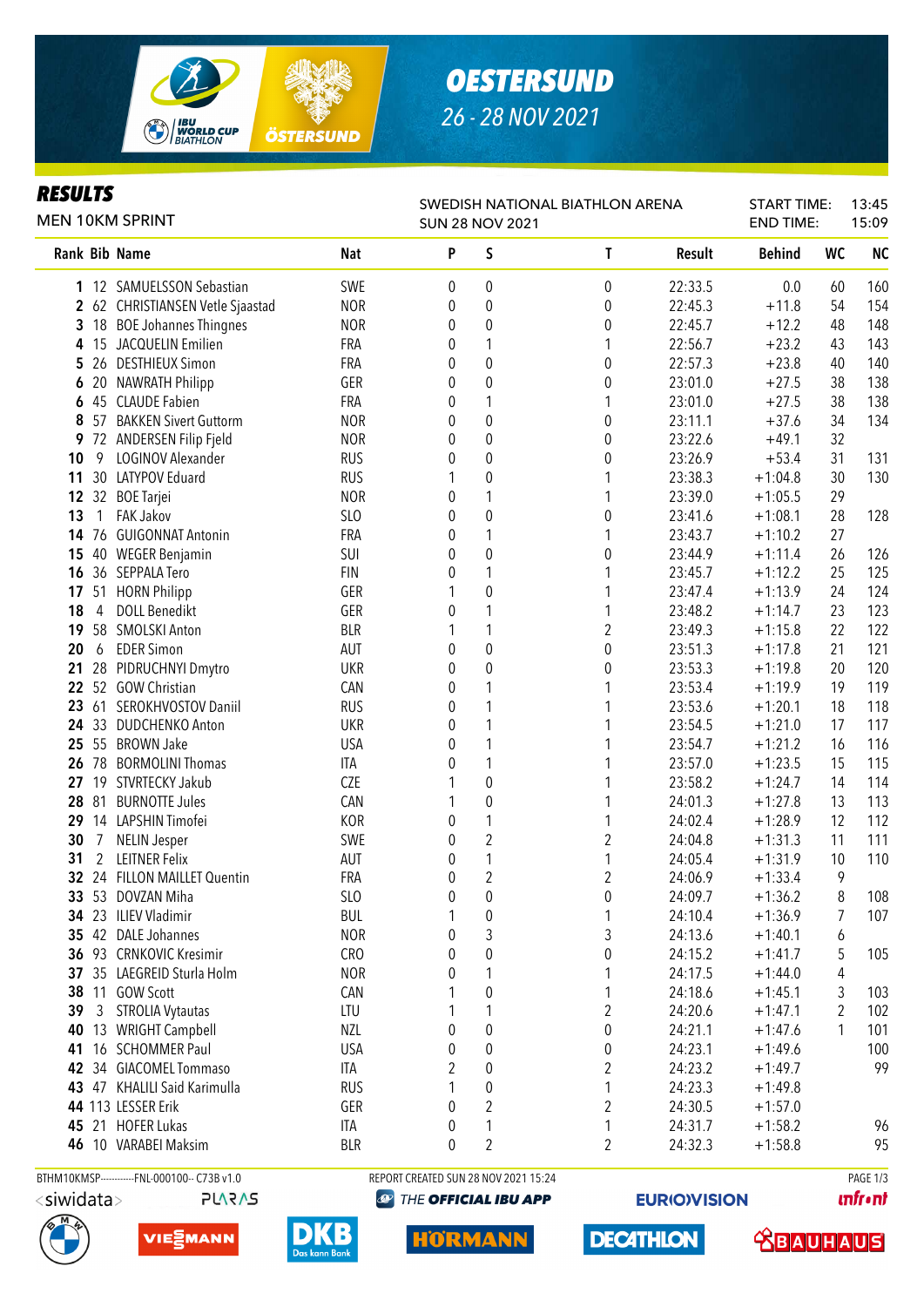

# *OESTERSUND 26 - 28 NOV 2021*

#### *RESULTS*

| KEYULIY<br><b>MEN 10KM SPRINT</b> |                                              | SWEDISH NATIONAL BIATHLON ARENA<br><b>SUN 28 NOV 2021</b> |                |                                      |                         |         | <b>START TIME:</b><br>13:45<br><b>END TIME:</b><br>15:09 |                        |
|-----------------------------------|----------------------------------------------|-----------------------------------------------------------|----------------|--------------------------------------|-------------------------|---------|----------------------------------------------------------|------------------------|
| Rank Bib Name                     |                                              | <b>Nat</b>                                                | P              | $\sf S$                              | T                       | Result  | <b>Behind</b>                                            | <b>WC</b><br><b>NC</b> |
|                                   | 47 60 FEMLING Peppe                          | SWE                                                       | 0              | $\overline{2}$                       | $\overline{2}$          | 24:34.6 | $+2:01.1$                                                | 94                     |
|                                   | 48 88 STRELOW Justus                         | GER                                                       | 0              | $\pmb{0}$                            | 0                       | 24:35.3 | $+2:01.8$                                                |                        |
|                                   | 49 103 STEFANSSON Malte                      | SWE                                                       | 0              | 1                                    | 1                       | 24:35.7 | $+2:02.2$                                                |                        |
| 50                                | 49 DOMBROVSKI Karol                          | LTU                                                       | 0              | $\overline{2}$                       | $\overline{2}$          | 24:37.3 | $+2:03.8$                                                | 91                     |
|                                   | 51 74 BUTA George                            | <b>ROU</b>                                                | 0              | $\pmb{0}$                            | $\pmb{0}$               | 24:37.4 | $+2:03.9$                                                | 90                     |
|                                   | 52 43 TSYMBAL Bogdan                         | <b>UKR</b>                                                | 0              | 1                                    | 1                       | 24:38.4 | $+2:04.9$                                                | 89                     |
|                                   | 53 67 HIIDENSALO Olli                        | <b>FIN</b>                                                | 2              | $\pmb{0}$                            | 2                       | 24:41.9 | $+2:08.4$                                                | 88                     |
|                                   | 54 59 HARJULA Tuomas                         | <b>FIN</b>                                                | 0              | 1                                    | 1                       | 24:47.1 | $+2:13.6$                                                | 87                     |
| 55                                | 84 DOHERTY Sean                              | <b>USA</b>                                                | 0              | $\overline{2}$                       | $\overline{2}$          | 24:48.0 | $+2:14.5$                                                | 86                     |
|                                   | 56 63 STALDER Sebastian                      | SUI                                                       | 2              | 1                                    | 3                       | 24:48.1 | $+2:14.6$                                                | 85                     |
| 57                                | 73 TODEV Blagoy                              | <b>BUL</b>                                                | 1              | $\pmb{0}$                            | 1                       | 24:48.5 | $+2:15.0$                                                | 84                     |
| 58                                | 80 EBERHARD Julian                           | AUT                                                       | 1              | 1                                    | 2                       | 24:55.4 | $+2:21.9$                                                | 83                     |
|                                   | 59 107 HARTWEG Niklas                        | SUI                                                       | 0              | 1                                    | 1                       | 24:55.6 | $+2:22.1$                                                | 82                     |
| 60<br>5                           | <b>BOCHARNIKOV Sergey</b>                    | <b>BLR</b>                                                | 1              | $\overline{\mathbf{c}}$              | 3                       | 24:56.0 | $+2:22.5$                                                | 81                     |
| 61                                | 87 BRANDT Oskar                              | SWE                                                       | 2              | 3                                    | 5                       | 24:56.1 | $+2:22.6$                                                |                        |
|                                   | 62 25 CLAUDE Florent                         | BEL                                                       |                | 1                                    | $\overline{\mathbf{c}}$ | 24:57.0 | $+2:23.5$                                                | 79                     |
| 63<br>8                           | <b>KRCMAR Michal</b>                         | CZE                                                       | 1              | $\overline{c}$                       | 3                       | 24:58.6 | $+2:25.1$                                                | 78                     |
| 64                                | 41 MAGAZEEV Pavel                            | <b>MDA</b>                                                | 0              | $\mathbf{1}$                         | 1                       | 24:59.3 | $+2:25.8$                                                | 77                     |
| 65                                | 37 REES Roman                                | GER                                                       | 0              | 3                                    | 3                       | 25:02.9 | $+2:29.4$                                                |                        |
| 66                                | 17 BAUER Klemen                              | SLO                                                       | 1              | $\overline{c}$                       | 3                       | 25:04.6 | $+2:31.1$                                                | 75                     |
| 67                                | 95 TRSAN Rok                                 | SLO                                                       | 0              | $\pmb{0}$                            | $\pmb{0}$               | 25:06.1 | $+2:32.6$                                                |                        |
| 68                                | 31 ZAHKNA Rene                               | <b>EST</b>                                                | 0              | 1                                    | 1                       | 25:07.3 | $+2:33.8$                                                | 73                     |
| 69                                | 65 WINDISCH Dominik                          | ITA                                                       | 1              | $\overline{2}$                       | 3                       | 25:07.9 | $+2:34.4$                                                |                        |
| 70                                | 68 BEAUVAIS Cesar                            | <b>BEL</b>                                                | 0              | $\mathbf{1}$                         | 1                       | 25:09.9 | $+2:36.4$                                                | 71                     |
|                                   | 71 101 YALIOTNAU Raman                       | <b>BLR</b>                                                |                | $\overline{2}$                       | 3                       | 25:14.9 | $+2:41.4$                                                |                        |
|                                   | 72 90 KAUKENAS Tomas                         | LTU                                                       | 1              | $\pmb{0}$                            | 1                       | 25:16.3 | $+2:42.8$                                                | 69                     |
|                                   | 72 104 SLOTINS Roberts                       | LAT                                                       | 0              | 1                                    | 1                       | 25:16.3 | $+2:42.8$                                                | 69                     |
|                                   | 74 106 CERVENKA Vaclav                       | <b>USA</b>                                                | 0              | $\pmb{0}$                            | $\boldsymbol{0}$        | 25:21.2 | $+2:47.7$                                                |                        |
|                                   | <b>75 115 FLORE Raul</b>                     | <b>ROU</b>                                                | 0              | 1                                    | 1                       | 25:21.9 | $+2:48.4$                                                | 66                     |
|                                   | 76 22 KOBONOKI Tsukasa                       | <b>JPN</b>                                                | 1              | 1                                    | $\overline{2}$          | 25:24.2 | $+2:50.7$                                                | 65                     |
|                                   | 77 75 LAZOUSKI Dzmitry                       | <b>BLR</b>                                                | 1              | $\boldsymbol{2}$                     | 3                       | 25:24.8 | $+2:51.3$                                                |                        |
|                                   | 78 82 ELISEEV Matvey                         | <b>RUS</b>                                                | 1              | 0                                    | 1                       | 25:25.4 | $+2:51.9$                                                |                        |
| 79                                | 38 PONSILUOMA Martin                         | SWE                                                       | 4              | 1                                    | 5                       | 25:25.5 | $+2:52.0$                                                |                        |
| 80                                | 50 KOMATZ David                              | AUT                                                       | 1              | 1                                    | $\overline{c}$          | 25:25.8 | $+2:52.3$                                                |                        |
|                                   | 81 44 LANGER Thierry                         | BEL                                                       |                | $\overline{\mathbf{c}}$              | 3                       | 25:27.9 | $+2:54.4$                                                | 59                     |
|                                   | 82 86 OZAKI Kosuke                           | <b>JPN</b>                                                |                | $\overline{c}$                       | 3                       | 25:28.5 | $+2:55.0$                                                | 57                     |
|                                   | 83 79 SZCZUREK Lukasz                        | POL                                                       | 0              | 1                                    |                         | 25:29.1 | $+2:55.6$                                                | 55                     |
|                                   | 84 48 TACHIZAKI Mikito                       | <b>JPN</b>                                                | 0              | 1                                    | 1                       | 25:30.6 | $+2:57.1$                                                | 53                     |
| 85                                | 46 SINAPOV Anton                             | <b>BUL</b>                                                |                | 1                                    | 2                       | 25:31.2 | $+2:57.7$                                                | 51                     |
|                                   | 86 29 SIMA Michal                            | <b>SVK</b>                                                |                |                                      | $\overline{\mathbf{c}}$ | 25:31.9 | $+2:58.4$                                                | 49                     |
|                                   | 87 96 BELETSKIY Danil                        | KAZ                                                       | 0              | 0                                    | 0                       | 25:32.1 | $+2:58.6$                                                | 47                     |
|                                   | 88 109 DOTSENKO Andriy                       | <b>UKR</b>                                                |                | $\boldsymbol{0}$                     | 1                       | 25:33.6 | $+3:00.1$                                                |                        |
|                                   | 89 97 LAITINEN Heikki                        | <b>FIN</b>                                                | 0              | $\boldsymbol{2}$                     | 2                       | 25:34.9 | $+3:01.4$                                                |                        |
|                                   | 90 70 RASTIC Damir                           | SRB                                                       | 1              | 1                                    | 2                       | 25:37.9 | $+3:04.4$                                                | 41                     |
|                                   | 91 39 MUKHIN Alexandr                        | KAZ                                                       | $\overline{2}$ | 0                                    | 2                       | 25:38.6 | $+3:05.1$                                                | 39                     |
|                                   | 92 56 ERMITS Kalev                           | <b>EST</b>                                                | 1              | 1                                    | $\overline{2}$          | 25:39.6 | $+3:06.1$                                                | 37                     |
|                                   | BTHM10KMSP------------FNL-000100-- C73B v1.0 |                                                           |                | REPORT CREATED SUN 28 NOV 2021 15:24 |                         |         |                                                          | PAGE 2/3               |

**PLARAS** 

**@ THE OFFICIAL IBU APP** 

**unfront** 







HORMANN

**DECATHLON** 

**EURIO)VISION** 

 **<u>CBAUHAUS</u>**